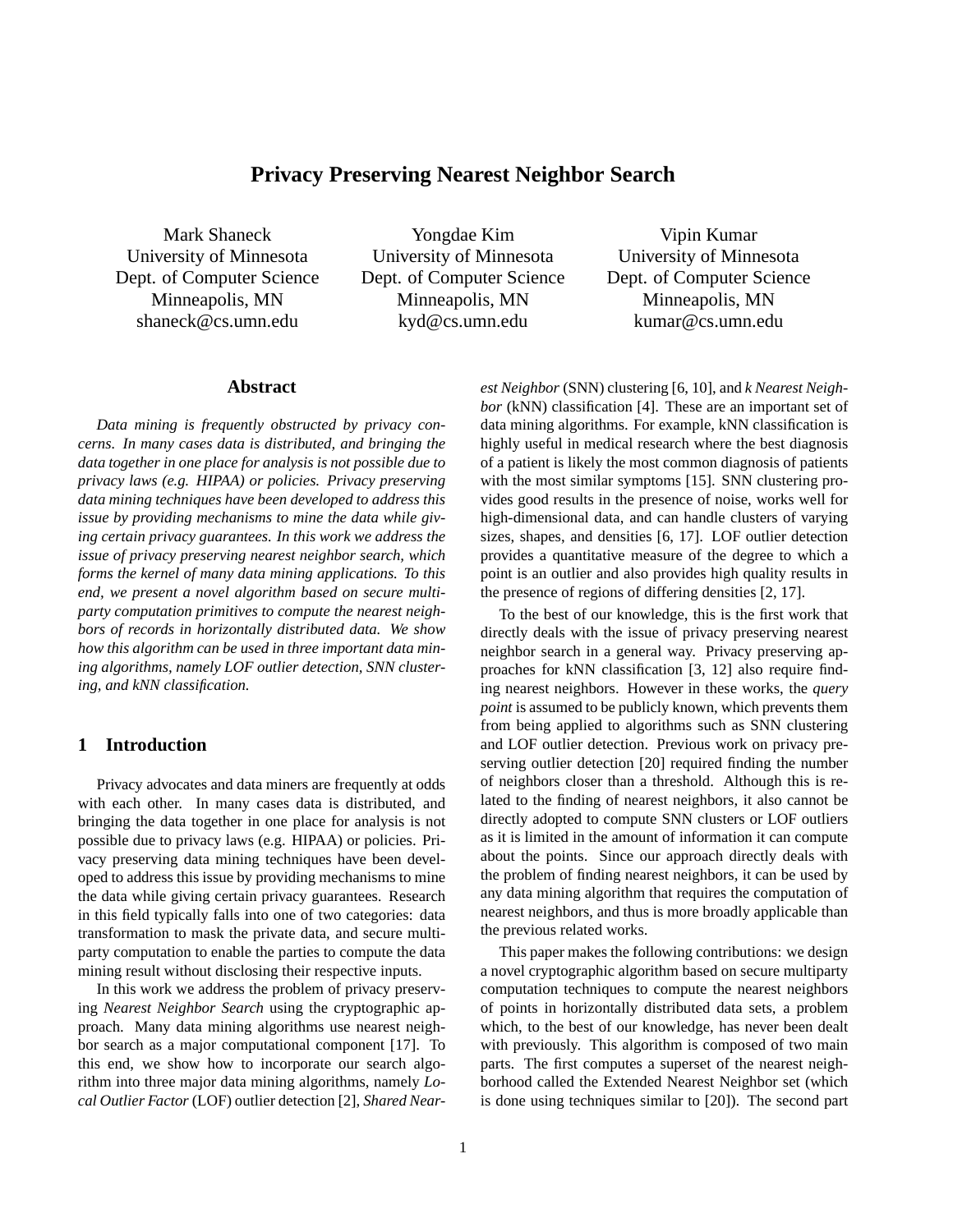reduces this set to the exact nearest neighbor set. We show how to extend this algorithm to work in the case of more than two parties, and we prove the security of this algorithm. In addition, we show how this search algorithm can be used to compute the LOF outlier scores of all points in the data set, to find SNN clusters in the data, and to perform kNN classification with the given data sets taken as the training data, thus showing how the nearest neighbor search can be practically applied. We show how all of these can be done while giving guarantees on the privacy of the data. We also analyze the complexity of the algorithms and describe measures that can be taken to increase the performance. However, due to space constraints we omitted the extensions to the multiparty case, security proofs, the SNN clustering and kNN classification applications, and the complexity analysis and refer the reader to the full paper [16] for these results.

## **2 Overview**

#### 2.1 Problem Description

The objective of this work is to find the  $k$  nearest neighbors of points in horizontally partitioned data. The basic problem of k-nearest neighbor search is as follows. Given a set of data points S, and a particular point  $x \in S$ , find the set of points  $N_k(x) \subseteq S$  of size k, such that for every point  $n \in N_k(x)$  and for every point  $y \in S$ ,  $y \notin N_x(x) \Rightarrow d(x, n) \leq d(x, y)$ , where  $d(x, y)$  represents the distance between the points  $x$  and  $y$ . In a distributed setting, the problem is essentially the same, but with the points located among a set of data sets, i.e. for m horizontally distributed data sets  $S_i$  ( $1 \leq i \leq m$ ), and a particular point  $x \in S_j$  (for some j,  $1 \le j \le m$ ), the knearest neighborhood of x is the set  $N_k(x) \subseteq S = \cup_{i=1}^m S_i$ of size k, such that for every  $n \in N_k(x)$  and  $y \in S$ ,  $y \notin N_k(x) \Rightarrow d(x, n) \leq d(x, y)$ . If a distributed nearest neighbor search algorithm is privacy preserving, then it must compute the nearest neighbors without revealing any information about the other parties' inputs (aside from what can be computed with the respective input and output of the computation). In our case, we compute some extra information in addition to the actual nearest neighbor sets. While this is not the ideal solution, we argue that this work provides an important stepping stone for further work in this area. We also provide a description of what this information reveals in Section 3.1.1.

### 2.2 Definitions

Throughout the discussion in this work, the data is assumed to be horizontally partitioned, that is, each data set is a collection of records for the same set of attributes, but for different entities. Also, all arithmetic is done using modular arithmetic, using a sufficiently large field  $F$  (e.g. mod  $p$ ) for the field  $\mathbb{Z}_p$ ). We refer to this throughout the discussion as "mod F". Note that in order to preserve distances, this element should be larger than the largest pairwise distance of the points in the set.

### 2.3 Secure Multiparty Computation Primitives

In this paper we make sue of the following secure multiparty computation primitives: secure distance computations [20, 8] (resulting in random shares, the sum of which - modulo an element in a large enough field - equals the distance between the two points), secure comparison using the general solution [9] (resulting in shares of the comparison, the sum of which are 1 is the result is true and 0 otherwise, as is needed in [20]), and secure division [5].

### 2.4 Provable Security

Each of the algorithms presented below are privacy preserving, which is a notion that can be proven. For an algorithm to be privacy preserving, it is enough to prove that the algorithm is secure in the *Secure Multiparty Computation* sense, making use of the composition theorem [9]. In this paper we deal with the semi-honest model. This notion of security is defined in [9], and refers to a party that follows the protocol as specified, but may use the results and any intermediate knowledge to try to extract additional information about the other party's data. This is a realistic model, since in the target application scenarios all parties would have a mutual interest in the correct data mining output, while at the same time would desire guarantees that the other parties cannot learn extra information about their data. This also allows us to focus on more efficient computations, since protocols that are secure under malicious adversaries require the use of expensive bit commitments and zero knowledge proofs. However, it is interesting to note that all protocols that are secure in the semi-honest model can be converted into protocols that are secure in the malicious model [9].

#### **3 Nearest Neighbor Algorithm**

#### 3.1 Nearest Neighbor Search

In this description we will assume that we are calculating the neighborhood of a point  $x$  which is owned by the party A, A has a set of points  $X = \{x_1, \ldots, x_n\}$ , and that the other party is B, who has a set of points  $Y = \{y_1, \ldots, y_{n'}\}.$ What we intend to find is the set of points  $nn\_set \subset X \cup Y$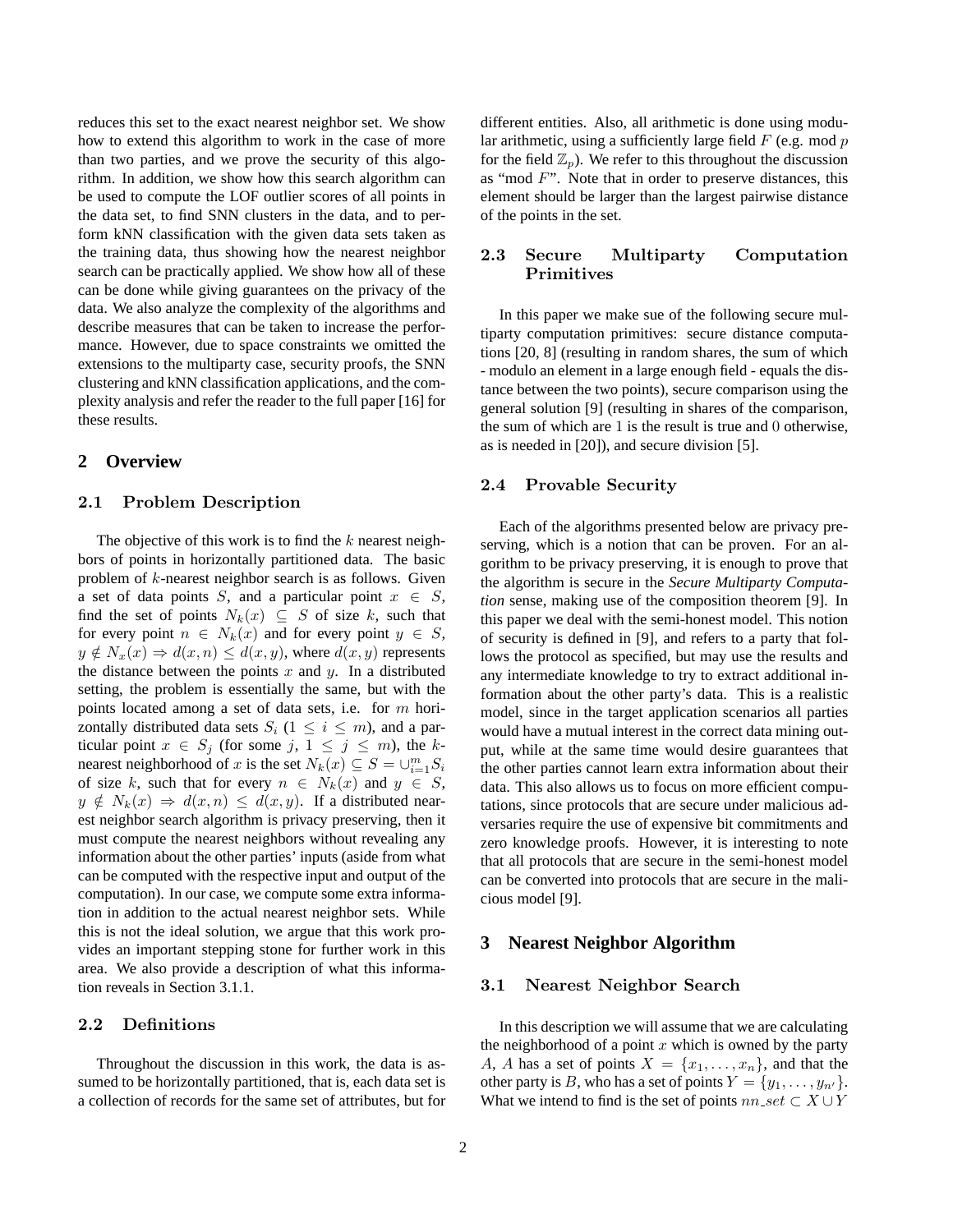

**Figure 1. Example nearest neighbor scenario**

of size  $k$ , such that all points in  $nn\_set$  are closer to  $x$  than all points within  $(X \cup Y) \setminus nn\_set$ .

This is done by first computing the ordered list  $local\_nn$ , the  $k$  nearest neighbors in the local data set. Next the distances to all remote points are computed and stored. Then, from the closest local neighbor to the farthest, the distance to the remote points are compared with the distance to the local neighbors, in order to count the number of remote and local points that are closer than this local neighbor. This is illustrated in Figure 1. In this figure the point x and all  $n_i$ are local points, and all  $y_i$  are remote points, and  $k = 3$ . Thus the distance from x to each point  $y_i$  would be computed and compared first to  $n_1$ . The number of points in this case would be 1. Thus, the next local neighbor  $n_2$ would need to be checked. This would result in a count of 5. Since this is larger than  $k$ , then we have found that the Extended Nearest Neighbor Set consists of all points closer than the point  $n_2$  (including the point  $n_2$ ), which is depicted by the points between the dashed braces in Figure 1. Since we know the size of the Extended Nearest Neighbor Set, we know how many points need to be excluded to get a set of the correct size, that is  $k$ . Thus, we just need to find the correct number of the furthest points from  $x$  from within the Extended Nearest Neighbor Set and remove them. In our example, the number of remote points to remove is 2, and the set of furthest points would be the set  $\{y_2, y_5\}$ . If these are removed (along with the furthest local neighbor  $n_2$ ), then the Nearest Neighbor Set will be found, which is depicted in Figure 1 by the points within the solid braces.

In order to make this algorithm privacy preserving, we need to make use of secure distance computations and secure comparisons. When the distance between  $x$  and a remote point  $y$  is computed, the result will be shared between the two parties, such that the sum of the shares is equal to the distance between them (modulo  $F$ ). When the distance from  $x$  to  $y$  is to be compared with the distance to a local neighbor, the secure comparison algorithm must be used (which utilizes the general solution for secure multiparty computation). The result of this comparison will be shared (as  $c_{iy}^A$  and  $c_{iy}^B$ ) in the same manner as the distance shares, with the sum of the shares equal to 1 (mod  $F$ ) if the point y is closer, and 0 if it is not. Once all points have been compared in this way, the sum of all these shares  $(c_i^A = \sum_y c_{iy}^A)$ and  $c_i^B = \sum_y c_{iy}^B$ ) become shares of the number of remote

points which are closer than the local neighbor  $n_i$ . This number, plus the number of local neighbors  $i$ , can be securely compared to the value  $k$ , to see if this neighbor is the final neighbor in the Extended Nearest Neighbor Set. This comparison checks if  $c_i^A + c_i^B + i > k - 1$ . Next the identifiers of the remote points in the Extended Nearest Neighbor Set are gathered, and the entire Extended Nearest Neighbor Set is passed to the Find Furthest Points algorithm (described in Section 3.2) with the appropriate number of remote points which need to be removed from the Extended Nearest Neighbor Set, which is the size of the Extended Nearest Neighbor Set minus 1 (for the final local neighbor) minus  $k$ . This is only necessary, of course, if the size is greater than  $k+1$ , since if it equals  $k+1$  then the final local neighbor is the only point that needs to be removed. Also, if it equals k, then the Nearest Neighbor Set is already found.

#### **3.1.1 Security Analysis**

In this algorithm, A learns the nearest neighbors and extended nearest neighbors of all its points, even if it includes points from the other party's set. Thus, for example, if A computes the Extended Nearest Neighborhood of its point x, and the resulting neighborhood has  $n_i$  as the furthest local neighbor, then  $A$  learns that the remote points in the set are closer than the point  $n_i$ . Also, A knows which points are not in the Nearest Neighbor Set, and thus knows that those points are further from the next closest local neighbor  $n_{i-1}$ . Thus, the points not in the Nearest Neighbor Set (but in the Extended Nearest Neighbor Set) lie in a particular hypershell constrained by the distances from x to  $n_{i-1}$ and  $n<sub>i</sub>$ . This hypershell is most constrained when the distances from x to  $n_{i-1}$  and  $n_i$  are close together, which allows A to infer some information regarding the distribution of  $B$ 's points (i.e.  $A$  could discover that  $B$  has many points at a distance between the distances to these two local neighbors). This ability to estimate the distribution of  $B$ 's points decreases greatly in areas where  $A$ 's points are sparse, and also greatly decreases as the number of dimensions increases. Thus the information that is leaked (from the specified output) does not give an unreasonable amount of information to the other party. Note that the information in the Nearest Neighbor Set does not include any information about the points themselves, just an identifier (that is, an ID that can be used to reference a particular point in the set). However, since these identifiers can be used to infer some extra information about the distribution of the other party's data set (as described above), it would be better if this information could be securely shared. This would allow futher computation to be performed without releasing this intermediate information, and we intend to pursue this line of research in future work.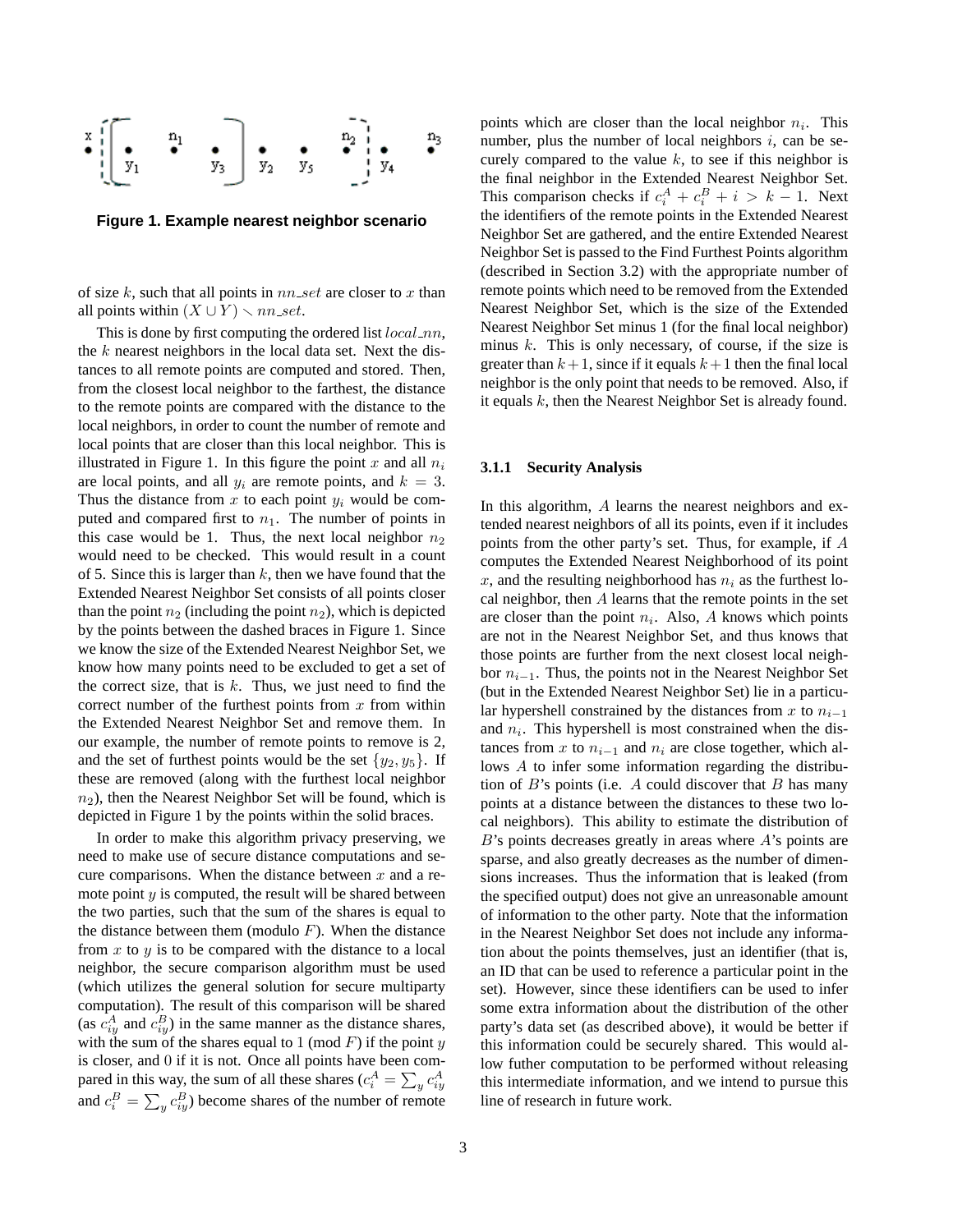### 3.2 Find Furthest Points

In this portion of the algorithm, we start with a local point x, and a set of points  $Z$  which contains  $n$  remote points, and we need to find the set  $Z_{far} \subset Z$  of size  $\pi$ such that all the points in  $Z_{far}$  are further than all the points which are in  $Z_{close} = Z \setminus Z_{far}$ . In other words we need to find the  $\pi$  furthest remote points from x, but without revealing any extra information that cannot be derived from the output, such as the ordering of the points. Note that initially  $Z$  would contain both remote and local points, but the local points can be easily filtered out by  $A$  to match the description above, and thus we can assume without loss of generality that all points in  $Z$  are remote.

This can be done in the following way. First we test each point, to see if it should be placed in the set  $Z_{close}$  or  $Z_{far}$ . Since we have already computed the distances from  $x$  to each point in  $Z$ , we can compare the distance to a given point in  $Z$  with the distances to all other points in the set. If it turns out that the point is closer than enough other points, then it can be added to  $Z_{close}$ , otherwise is should be added to  $Z_{far}$ . Since the size of the set Z is n, and we are trying to determine which  $\pi$  points are furthest, then a given point must be closer than at least  $\pi$  other points. All points which pass this test will be added to  $Z_{close}$ , and those which do not pass are added to  $Z_{far}$ .

In order to make this algorithm privacy preserving, the following must be done. In this case, the distances are shared between the two parties, such that the distance to  $z_i$  from x is shared as  $d_{xz_i}^A$  and  $d_{xz_i}^B$ , where the sum of the two shares equals the distance (modulo  $F$ ), and the distance between x and  $z_j$  is shared as  $d_{xz_j}^A$  and  $d_{xz_j}^B$ . Thus to see if the distance to  $z_i$  is less than the distance to  $z_j$ , then we need to compute  $d_{xz_i}^A + d_{xz_i}^B < d_{xz_j}^A + d_{xz_j}^B$ , which can be accomplished using the secure comparison algorithm. Note that, without loss of generality, this algorithm assumes that there are no two points of equal distance away from  $x$ . The case of equal distance can be handled by breaking ties by means of the point identifiers.

This distance comparison is done in such a way that the answer is randomly split between the two parties A and B as  $c_{ij}^A$  and  $c_{ij}^B$ , such that  $c_{ij}^A + c_{ij}^B = 1 \mod F$  if  $z_i$  is closer to x than  $z_j$  and 0 otherwise. Once all the points have been compared, each party can sum all their shares ( $c_i^A = \sum_j c_{ij}^A$ and  $c_i^B = \sum_j c_{ij}^B$ ), such that the sum of these two shares is equal (mod  $\overrightarrow{F}$ ) to the number of points which are farther from x than  $z_i$ . If this number is greater than  $\pi$  then it belongs in  $Z_{close}$ , which can be computed by comparing  $\pi < c_i^A + c_i^B$ . Otherwise the point is added to the set  $Z_{far}$ . Then this process is repeated for all  $z_i \in Z$ . Once this loop completes,  $Z_{far}$  contains the  $\pi$  points which are furthest from  $x$ , and  $Z_{close}$  contains the rest.

## **4 LOF Outlier Detection**

LOF outlier detection [2] is a method of outlier detection that relies on relative densities of data points. This approach works well in cases where there are clusters of points with differing densities, and provides a measure of the degree to which a point can be considered an outlier. Note that in our algorithm we compute the simplified version of LOF described in [17], which computes as the LOF score the ratio of the density of a point to the average density of its neighbors. The original LOF is a more complicated function that takes the distance to all  $k$  nearest neighbors as the distance to the  $k$ -th nearest neighbor (i.e. the reachability distance for each point in the  $k$ -distance neighborhood is simply the k-distance), and allows for variable sized nearest neighbor sets (when there are multiple points whose actual distance is equal to the  $k$ -distance). Extending our algorithm for simplified LOF to the original LOF calculation is relatively straightforward, but is omitted due to space constraints.

Ideally, the only information that would be revealed would be the final outlier scores for each point. Also, since each party does not need to know the outlier scores of the other party's points, only the scores for the local points should be in the output for each party. In our solution, we compute the final outlier scores as well as the nearest neighbor sets, as described above.

### 4.1 Protocol

For the simplified version of LOF that were are using, the LOF score of a point  $x$  is

$$
LOF_k(x) = \frac{density_k(x) \cdot k}{\sum_{n \in N_k(x)} density_k(n)} \tag{1}
$$

where  $density_k(x) = \sum_{n \in N_k(x)} distance(x, n)$ . Since the distance between  $x$  and each of its neighbors is shared between the parties  $A$  and  $B$ , then shares of the density of the point  $x$  can be computed by simply summing the shares of the distances. In other words, A can compute its share of the density of the point x as  $\delta_x^A = \sum_{n \in N_k(x)} d_{xn}^A$ . Also, B can compute its share of the density of x as  $\delta_x^B$ Also, *B* can compute its share of the density of *x* as  $\delta_x^B = \sum_{n \in N_k(x)} d_{xn}^B$ . The shares of the sum of the densities of the neighbors,  $\Delta_{N_x}^A$  and  $\Delta_{N_x}^B$ , can be computed in the same way. In order to compute the LOF score for the point  $x$ , we just need to compute

$$
LOF_k(x) = \frac{density_k(x) \cdot k}{\sum_{n \in N_k(x)} density_k(n)} = \frac{\delta_x^A k + \delta_x^B k}{\Delta_{N_x}^A + \Delta_{N_x}^B}
$$

.

This can be computed securely by means of the secure division primitive mentioned in Section 2.3.